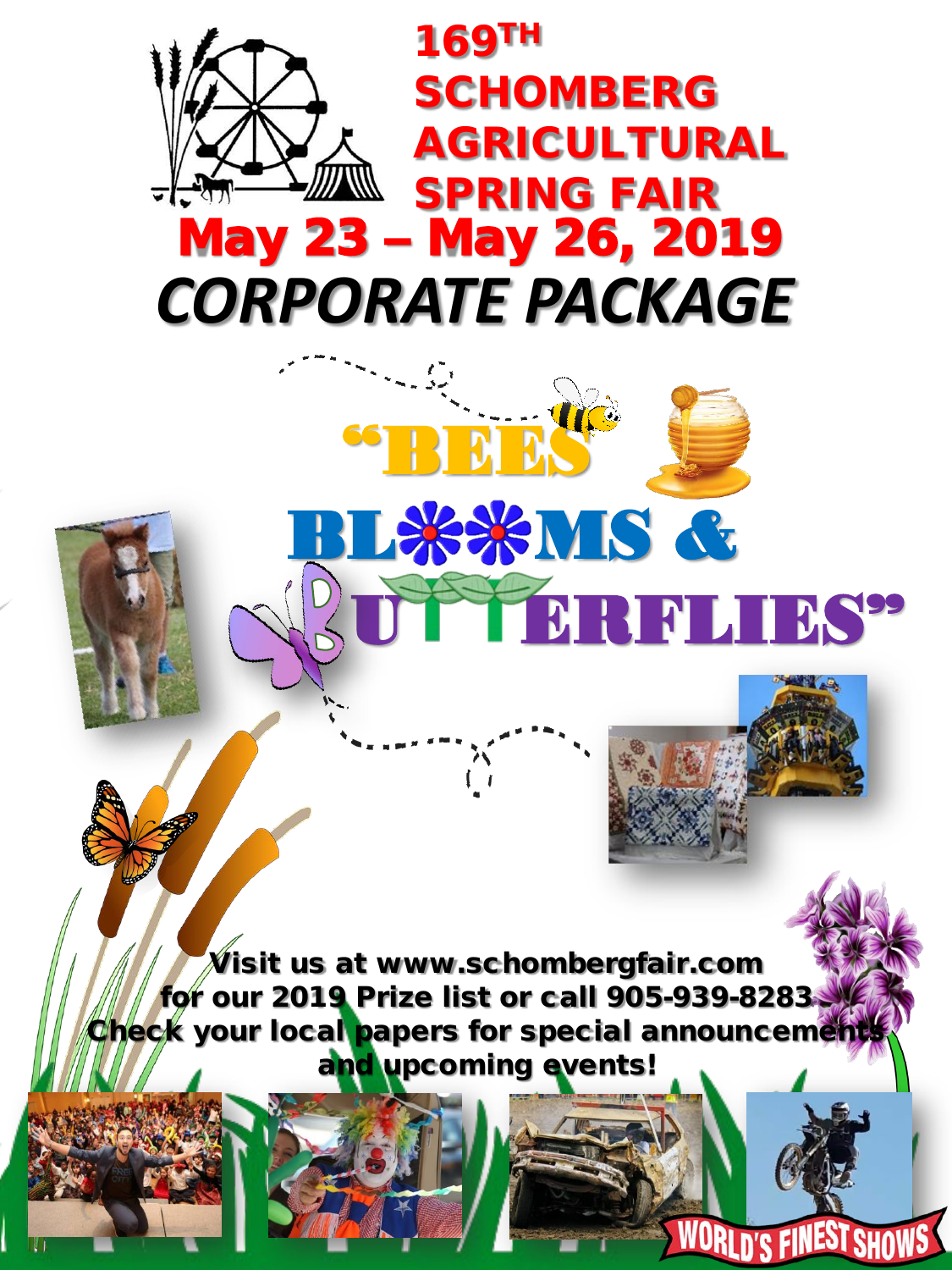# **THANK YOU**

to our 2018 Corporate Sponsors! Without your support, our fair would not exist.

## **Platinum Sponsors**

Brownsville Junction Shopping Centre Dunkerron Elevator Fines Ford Lincoln Sales & Service Ltd. Galt Family Husky Injection Molding Systems James Dick Construction Limited Kelson Family Foundation Remax Hallmark Lind Group Realty Trisan Construction World's Finest Shows Inc. York Energy Centre

## **Gold Sponsors**

Armstrong Petroleums Limited BC Instruments Black & Hahn Brookdale Treeland Nurseries Brownsville Guardian Drugs Foley Restoration Green Tractors - Nobleton Guaranteed Roofing & General Contracting Inc. Jess Lipsett John's Firewood L.D. Cairns Design/Build Inc. Laceby Real Estate Brokerage Law Insurance Brokers Limited Magna International McDonald's Schomberg Nobleton Feed Mill Orr & Associates Insurance Brokers Ltd. Rapa ACRES Schomberg Pub & Patio Schomberg Sheet Metal Ltd. Stoneman's Valley Inc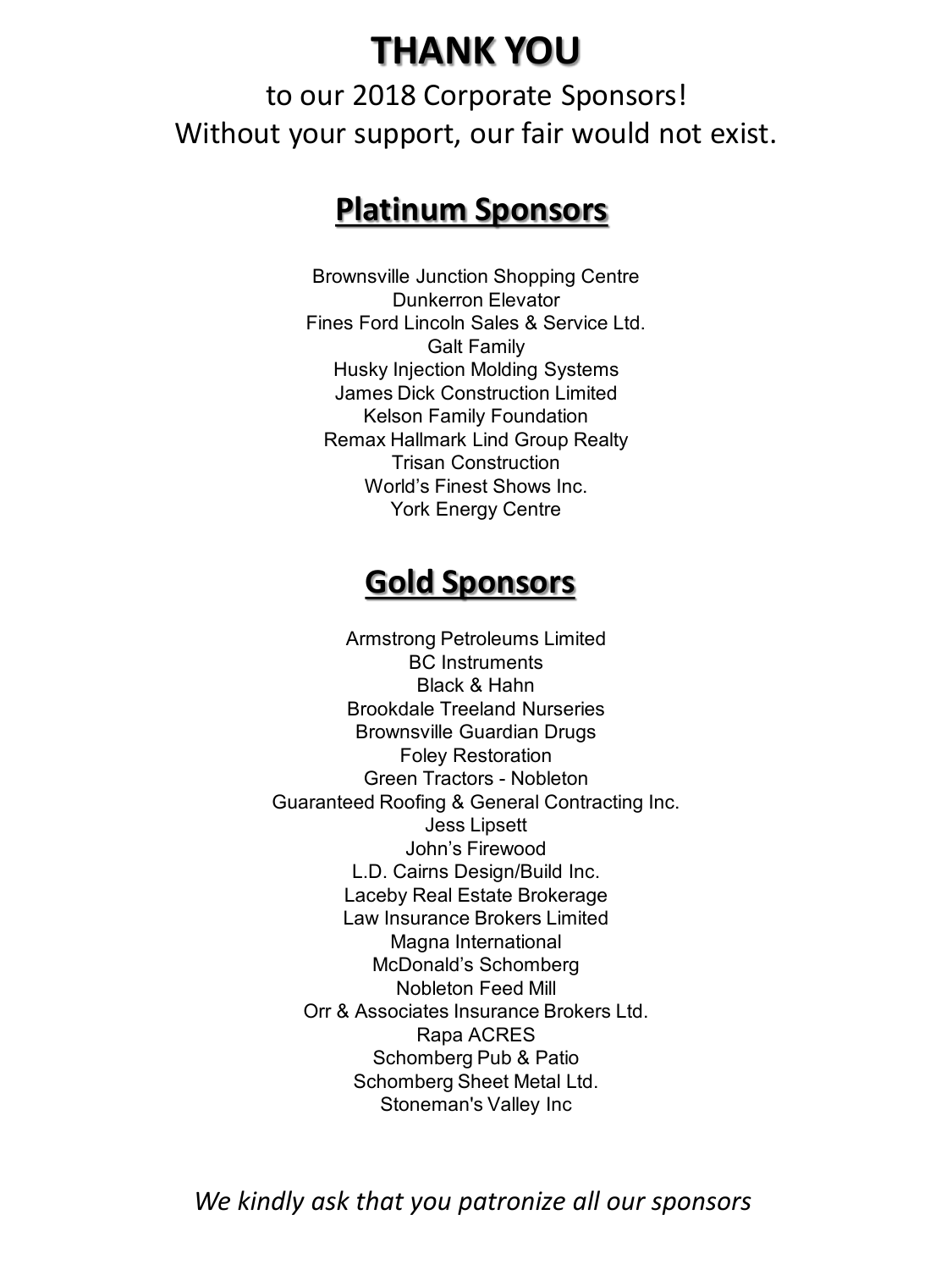# **THANK YOU**

to our 2018 Corporate Sponsors! Without your support, our fair would not exist.

## **Silver Sponsors**

CIBC Schomberg Courtney Machine Repair Ltd. Dr. Peter Matthews, DDS DrainRite Services Everdale Holsteins Glencal Farms H.R. Horizon Realty Ltd., Brokerage IA Secirities Kamstra Gardening Services Kingsview Farms Lloyd's Mennonite Furniture Gallery

Michelle E. Hubert Professional Corporation Miles Santo and Associates Peel Mutual Insurance Priestly Demolition Inc. Rexlea Jerseys Rod Abrams Funeral Home Schomberg Dental Schomberg Repairs & Sales o/a Hepburn Trailer Sales Schönberg Farm Tom Smith Towing & Recovery

## **Bronze Sponsors**

Albion Hills Auto Services Sales & Collision Centre Inc. Alliance Agri-Turf Inc Boynton Bros. Sod

Brian Speers - Remax West Realty Cella General Repairs Ltd. Chic Stitch Dressmaking Coldwell Banker Ronan Realty Darren & Laura Sheardown Dawson & Shirley Aitchison DreamWood Ltd. Egan Funeral Home Grant Leonard J. Orr Property Management Inc. J.S. Autobody Collision & Towing Jack Stewart Investment Services Ltd Jay's Variety Jo-Anne's Hair & Necessities John's no frills

KD Clair Linda Baker Northern Wide Plank Flooring P & M Truck and Trailer Repair P.T. Coulter & Associates Limited Rialto Roofing Schomberg Chiropractic Wellness Centre Schomberg Quality Meats Seasons Floral Studio Showa Canada Inc Sugar and Spice Bakeshop and Cafe Sunset Grill Newmarket The Fireplace Stop The Kennel Club The Montessori Country School The Scruffy Duck Tom Allen - Sun Life Financial Voyage Jewelry

#### **A special mention to our "Friends of the Fair"**

Cardinal Golf Club J McPhail Contracting Tim Hortons Township of King

*We kindly ask that you patronize all our sponsors*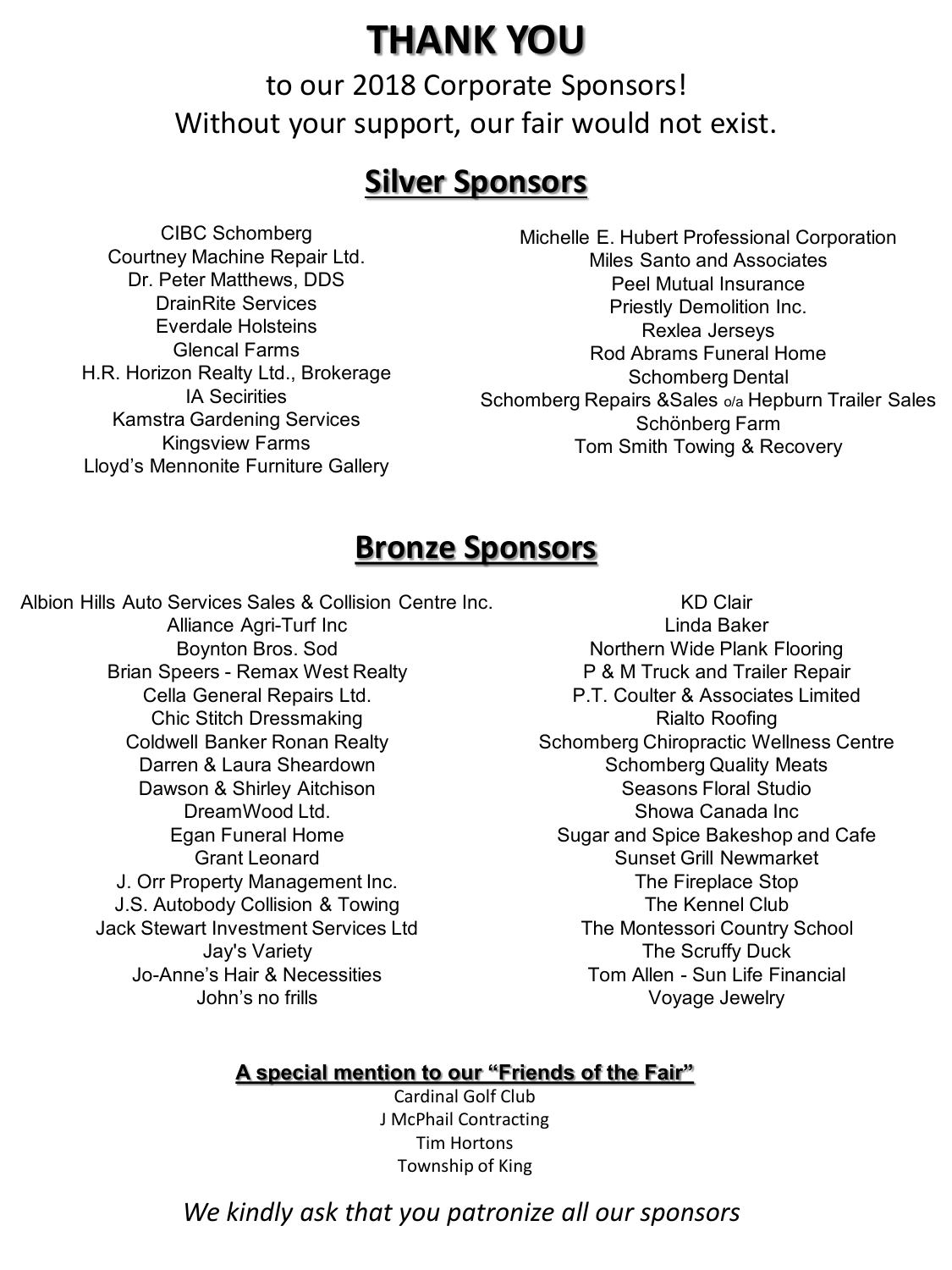# *The Importance of Sponsorship*

The Schomberg Agricultural Society is a not-for-profit, registered charity which is dedicated to promoting, educating, and celebrating our agricultural heritage and related industries in and around our community. The Society and the Schomberg Fair depend greatly on the contributions received from the businesses in our local community and the surrounding areas.

Our Agricultural Fair is unique – in size, participation, and attendance. We draw visitors and exhibitors from across Central Ontario with our quality shows, events and prizes. More than 10,000 people pass through our gates annually where they enjoy the special sights and sounds of a small town fair.

We recognize that sponsors are major contributors to the success of the fair. We aim to keep the fair an affordable family activity so we rely on your generous sponsorship. At the same time we provide as much exposure and promotion for your business as we can.

Please review the different sponsorship opportunities and select a comfortable level. You have supported the celebration of our shared agricultural heritage, our agricultural industry and our local community for over 168 years and for that, we THANK YOU!

# *The Schomberg Agricultural Society*

With more than 90 member volunteers we work each year to promote agriculture in and around our community. Our volunteers are passionate and dedicated to our goals and have kept the Schomberg Agricultural Society strong for more than 165 years. Our members are your family, friends, neighbours, and customers all of whom help this community celebrate the agricultural heritage we share.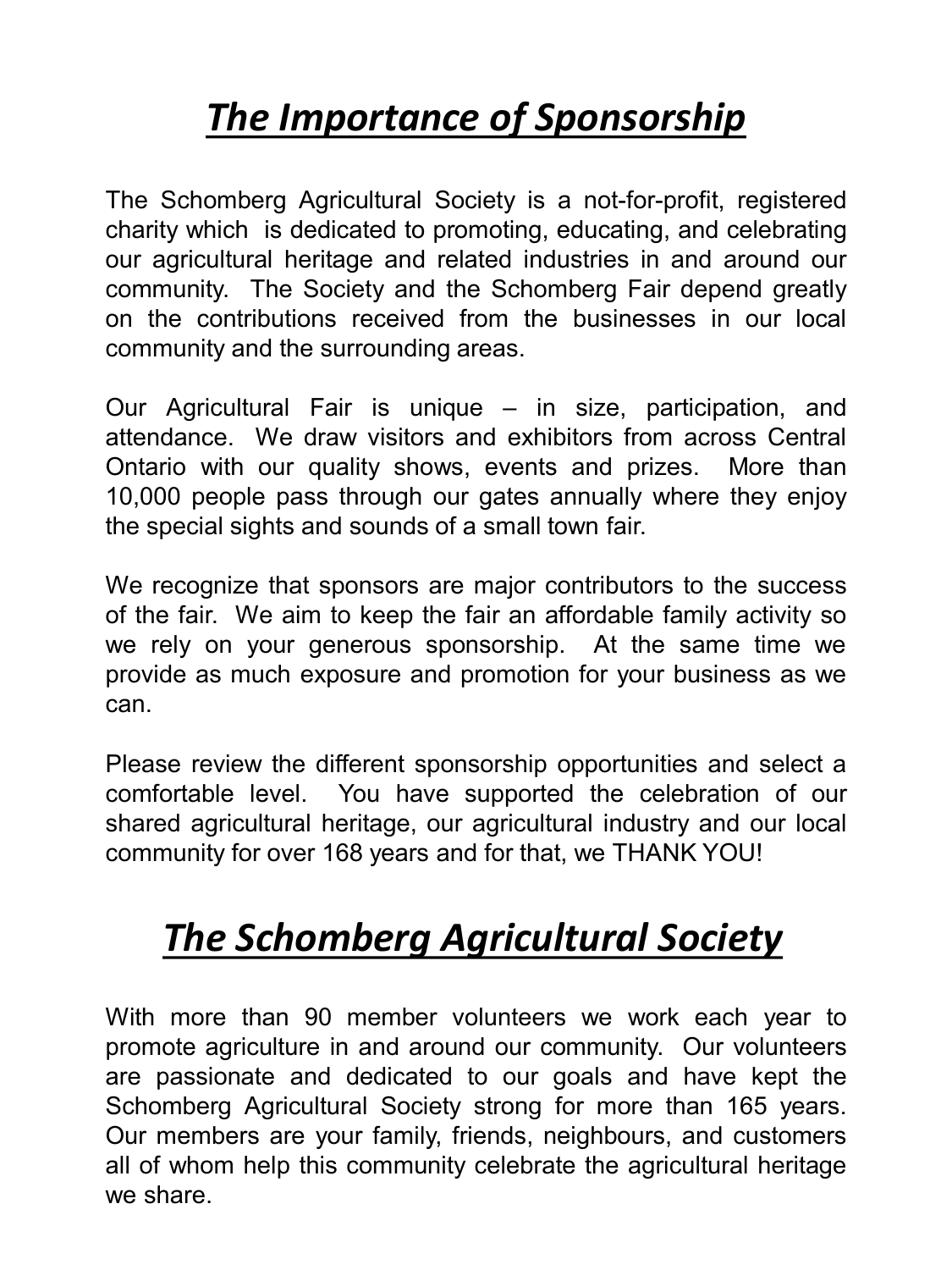# Sponsorship Levels

## **\*\****NEW\*\* DIAMOND LEVEL* **Over \$2,500**

- Your business name will appear in our event schedule, local papers, website and sponsorship package
- We will display your business name with 2 professionally prepared signs at the Fair with your logo
- Your website will be displayed with sponsors online
- We will use your logo on our website banner advertising
- You have the option of a sign in the parade
- You will receive a tax receipt for your sponsorship
- You will be invited to the President's Reception
- You will be provided 8 *full weekend* passes to the Fair
- You will be provided 8 meal vouchers

### **Platinum**

#### **\$1,000 - \$2,499**

- Your business name will appear in our event schedule, local papers, website and sponsorship package
- We will display your business name with professional signage at the Fair
- Your website will be displayed with sponsors online
- We will use your logo on our website banner advertising
- You have the option of a sign in the parade
- You will receive a tax receipt for your sponsorship
- You will be invited to the President's Reception
- You will be provided 8 day passes to the Fair
- You will be provided 8 meal vouchers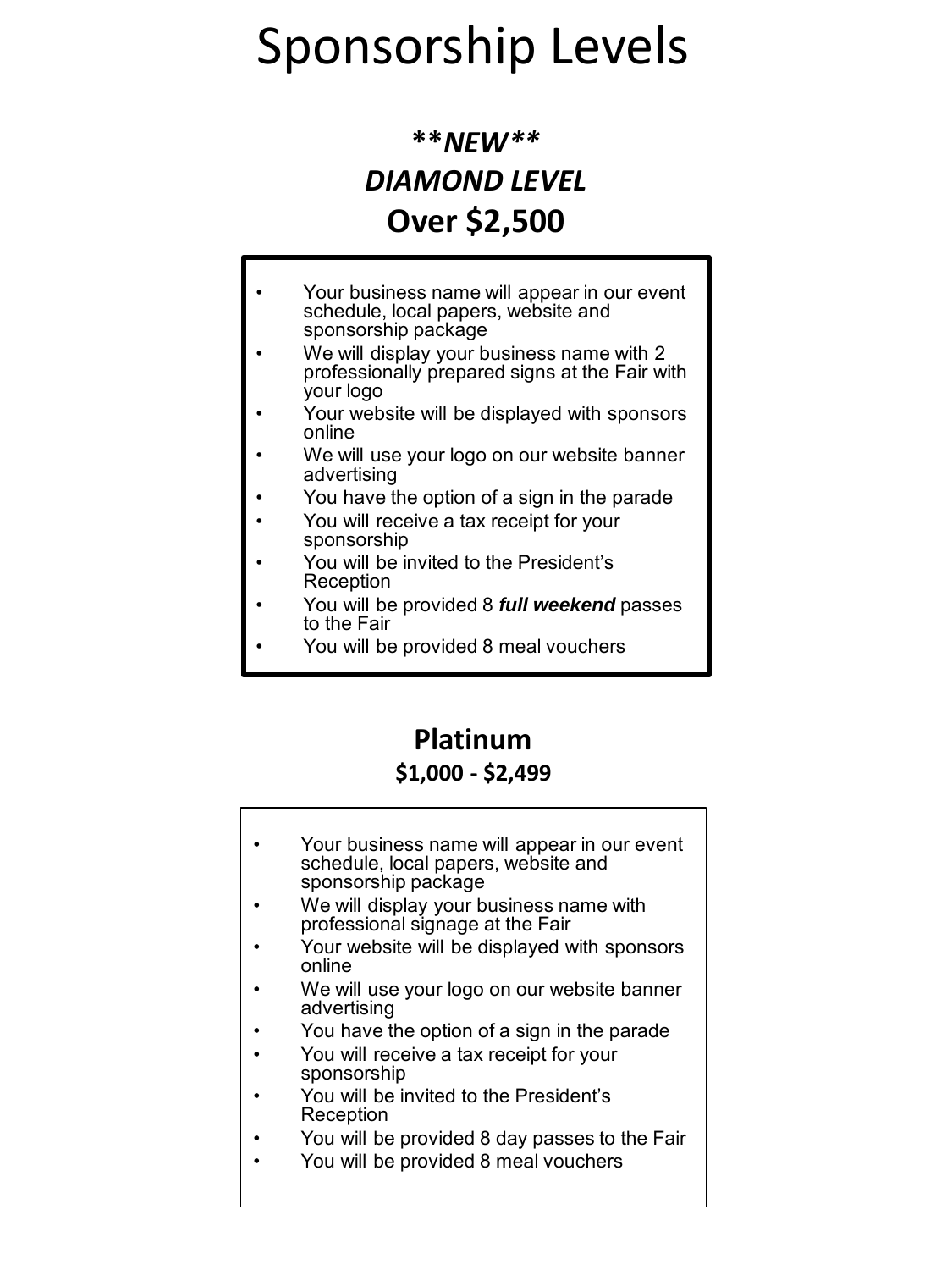# Sponsorship Levels

#### **Gold**

#### **\$500 - \$999**

- Your business name will appear in our event schedule, local papers, website and sponsorship package
- We will display your business name with professional signage at the Fair
- Your website will be displayed with sponsors online
- We will use your logo on our website banner advertising
- You will receive a tax receipt for your sponsorship
- You will be invited to the President's Reception
- You will be provided 6 day passes to the Fair
- You will be provided 6 meal vouchers

### **Silver \$300 - \$499**

#### **Bronze \$200 - \$299**

- Your business name will appear in our event schedule, local papers, website and sponsorship package
- We will display your business name with professional signage at the Fair
- Your website will be displayed with sponsors online
- You will receive a tax receipt for your sponsorship
- You will be invited to the President's Reception
- You will be provided 4 day passes to the Fair
- Your business name will appear in our event schedule, local papers website and sponsorship package
- We will display your business name with professional signage at the Fair
- Your website will be displayed with sponsors online
- You will receive a tax receipt for your sponsorship
- You will be invited to the President's Reception
- You will be provided 2 passes to the Fair